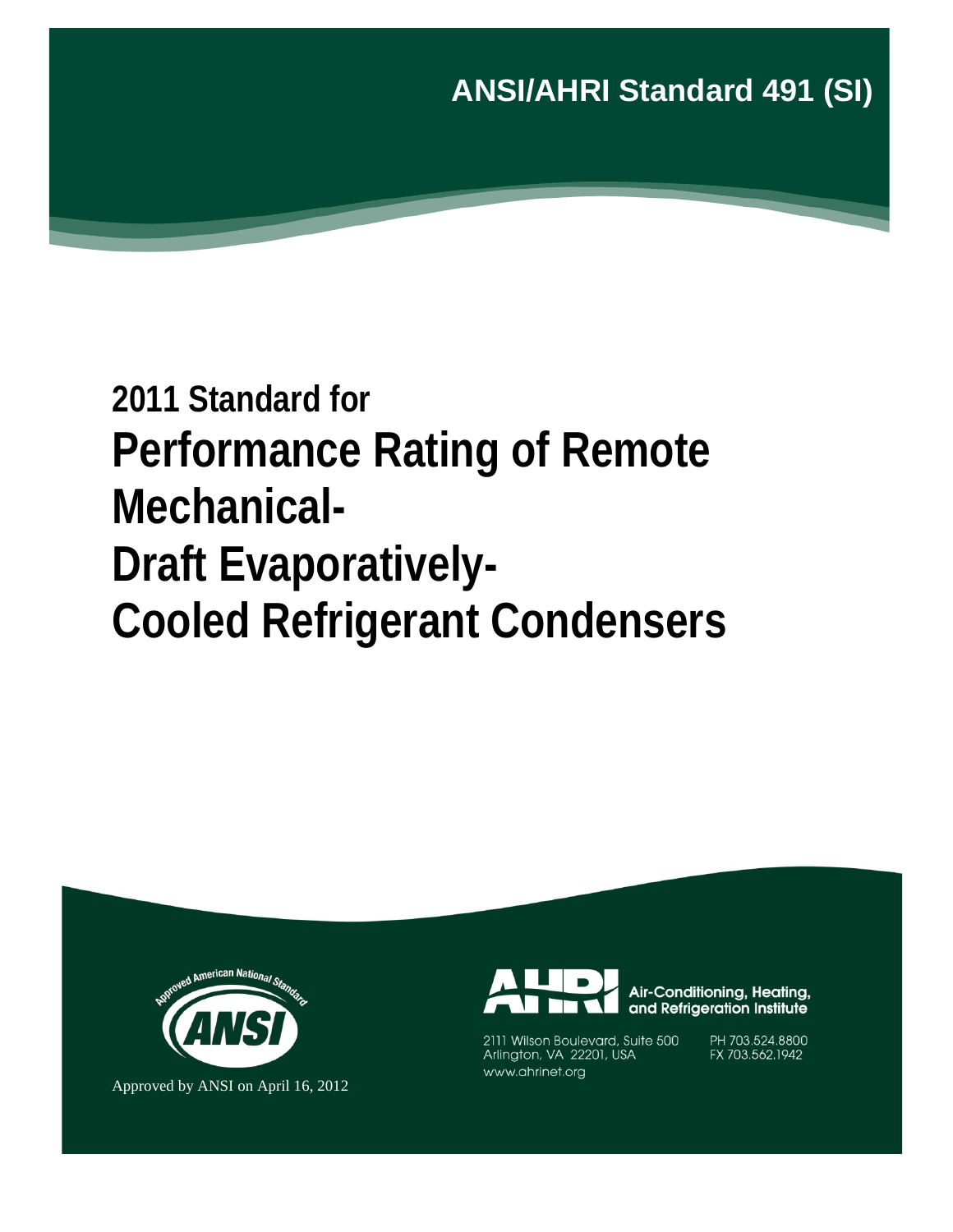### **IMPORTANT**

# *SAFETY DISCLAIMER*

AHRI does not set safety standards and does not certify or guarantee the safety of any products, components or systems designed, tested, rated, installed or operated in accordance with this standard/guideline. It is strongly recommended that products be designed, constructed, assembled, installed and operated in accordance with nationally recognized safety standards and code requirements appropriate for products covered by this standard/guideline.

AHRI uses its best efforts to develop standards/guidelines employing state-of-the-art and accepted industry practices. AHRI does not certify or guarantee that any tests conducted under its standards/guidelines will be non-hazardous or free from risk.

Note:

This standard supersedes ARI Standard 490-2003. For the I-P version, see ANSI/AHRI Standard 490 (I-P) – 2011

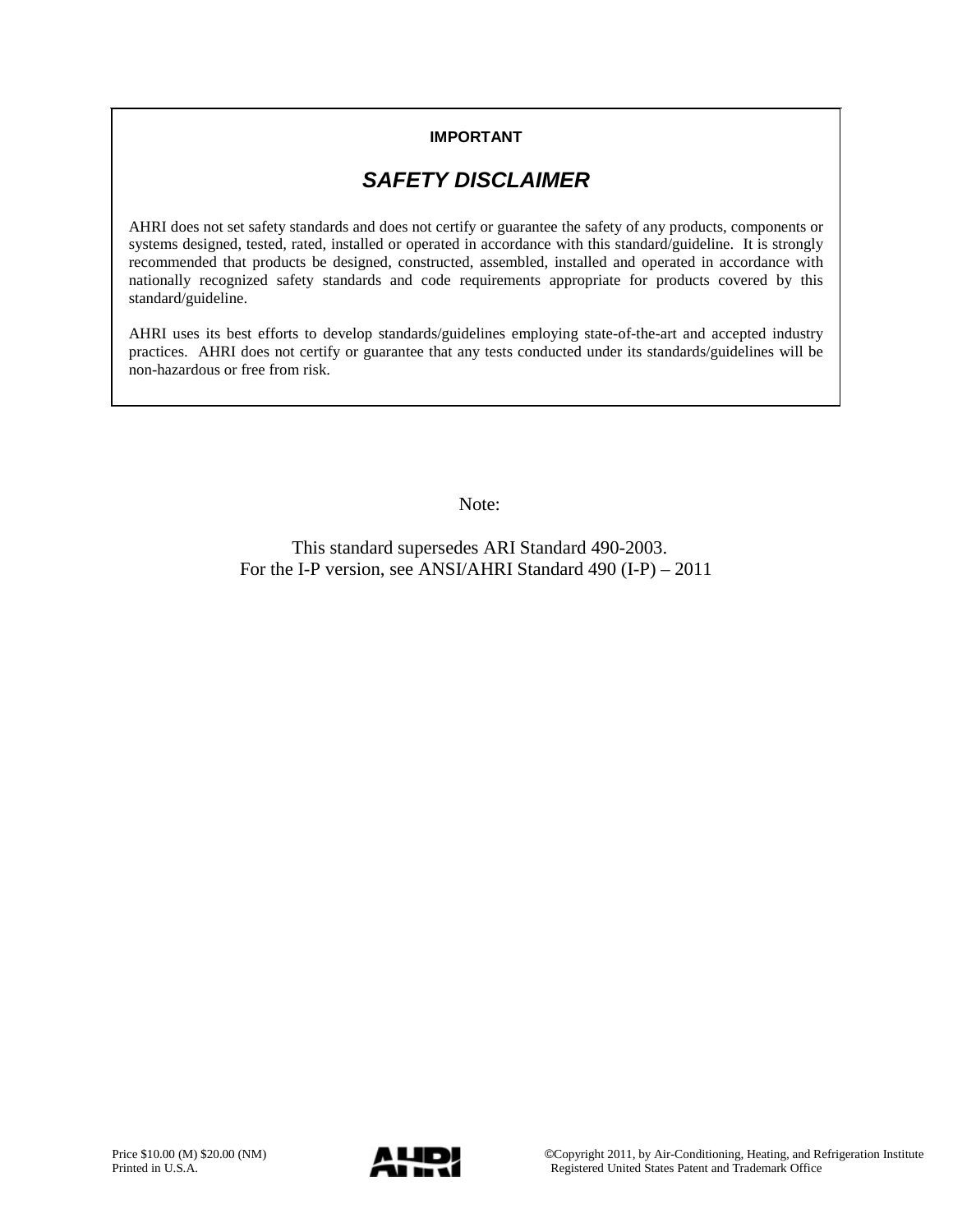## **TABLE OF CONTENTS**

| <b>SECTION</b> | <b>PAGE</b> |
|----------------|-------------|
| Section 1.     |             |
| Section 2.     |             |
| Section 3.     |             |
| Section 4.     |             |
| Section 5.     |             |
| Section 6.     |             |
| Section 7.     |             |
| Section 8.     |             |
| Section 9.     |             |
|                |             |

### **TABLE**

|  | Table 1. |  |  |
|--|----------|--|--|
|--|----------|--|--|

### **APPENDICES**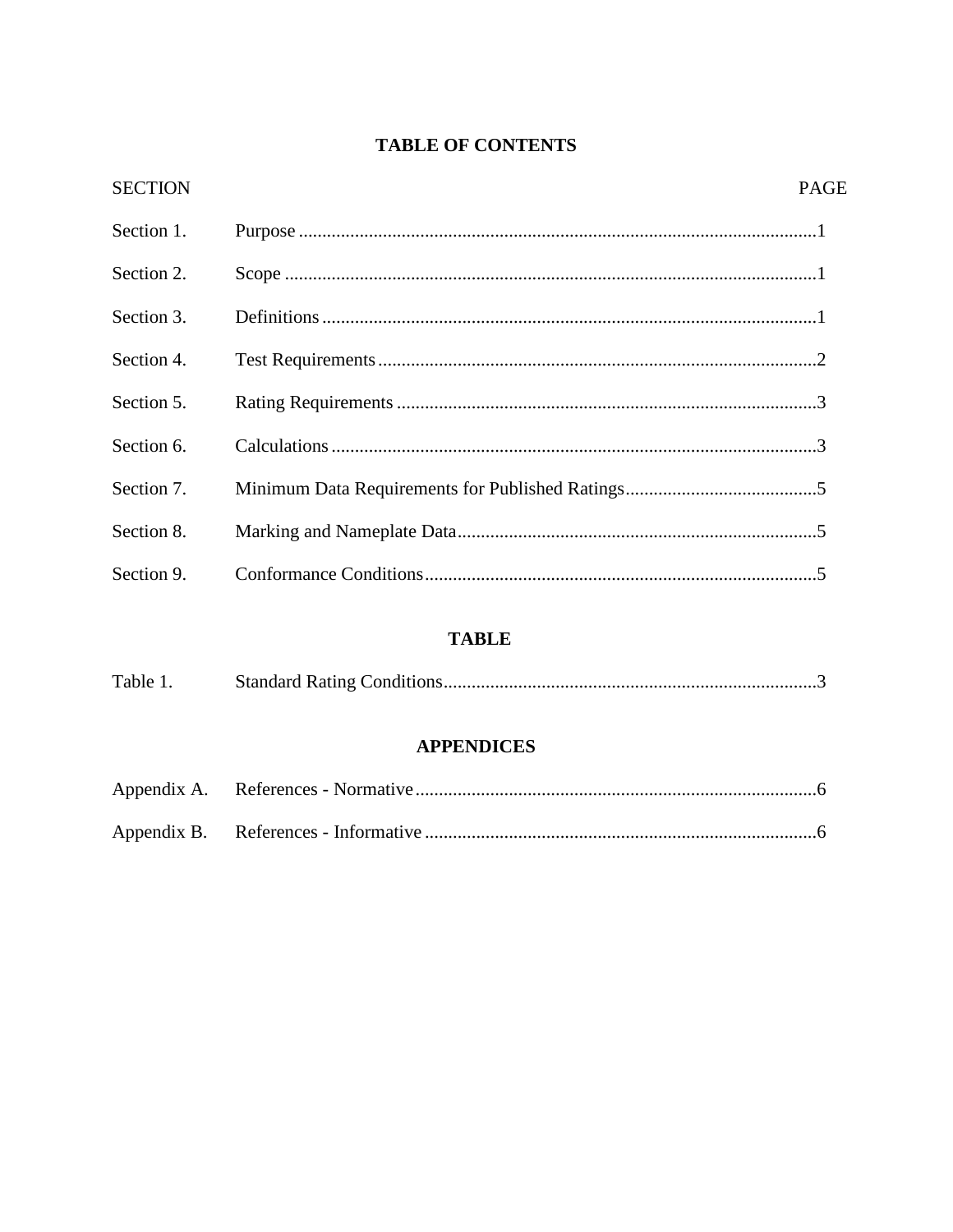# **PERFORMANCE RATING OF REMOTE MECHANICAL-DRAFT EVAPORATIVELY-COOLED REFRIGERANT CONDENSERS**

#### **Section 1. Purpose**

**1.1** *Purpose.* The purpose of this standard is to establish for Remote Mechanical-Draft Evaporatively-Cooled Refrigerant Condensers (Evaporative Condensers): definitions; test requirements; rating requirements; calculations; minimum data requirements for Published Ratings; marking and nameplate data; and conformance conditions.

**1.1.1** *Intent*. This standard is intended for the guidance of the industry, including manufacturers, engineers, installers, contractors and users.

**1.1.2** *Review and Amendment.* This standard is subject to review and amendment as technology advances.

#### **Section 2. Scope**

**2.1** *Scope.*This standard applies to Evaporative Condensers as defined in Section 3 of this standard and is limited to Halocarbon Refrigerants and ammonia (R-717), for use with or without external air resistance.

**2.2** *Exclusions.*

**2.2.1** This standard does not apply to Evaporative Condensers designed primarily for installation within the machinery compartment of a self-contained product or on a factory-assembled condensing unit.

**2.2.2** This standard does not apply to Remote Mechanical-Draft Air-Cooled Refrigerant Condensers as covered by AHRI Standard 460.

#### **Section 3. Definitions**

*Definitions*. All terms in this document will follow the standard industry definitions in the current edition of *ASHRAE Terminology of Heating, Ventilation, Air Conditioning and Refrigeration* unless otherwise defined in this section.

**3.1** *Entering Air Wet-Bulb Temperature.* The average wet-bulb temperature of the air entering the condenser assembly,  $^{\circ}C.$ 

**3.2** *Halocarbon.* A hydrocarbon derivative containing one or more of the halogens bromine, chlorine, or fluorine; hydrogen also may be present.

**3.3** *Net Refrigeration Effect.* The rate of total heat absorption by the Refrigerant, at stated evaporator conditions, of the complete refrigeration system. This effect is equal to the product of the refrigerant mass flow rate through the system and the enthalpy difference between the refrigerant vapor leaving the evaporator and the refrigerant liquid entering the liquid control device of the evaporator, W.

**3.4** *Published Rating.* A statement of assigned values of those performance characteristics, under stated Rating Conditions, by which a unit may be chosen to fit its application. These values apply to all units of like nominal size and type (identification) produced by the same manufacturer. The term Published Rating includes the rating of all performance characteristics shown on the unit or published in specifications, advertising or other literature, including computer software and computer-generated reports, controlled by the manufacturer, at stated Rating Conditions.

**3.4.1** *Application Rating.* A rating based on tests performed at application rating conditions (other than Standard Rating Conditions).

**3.4.2** *Standard Rating.* A rating based on tests performed at Standard Rating Conditions.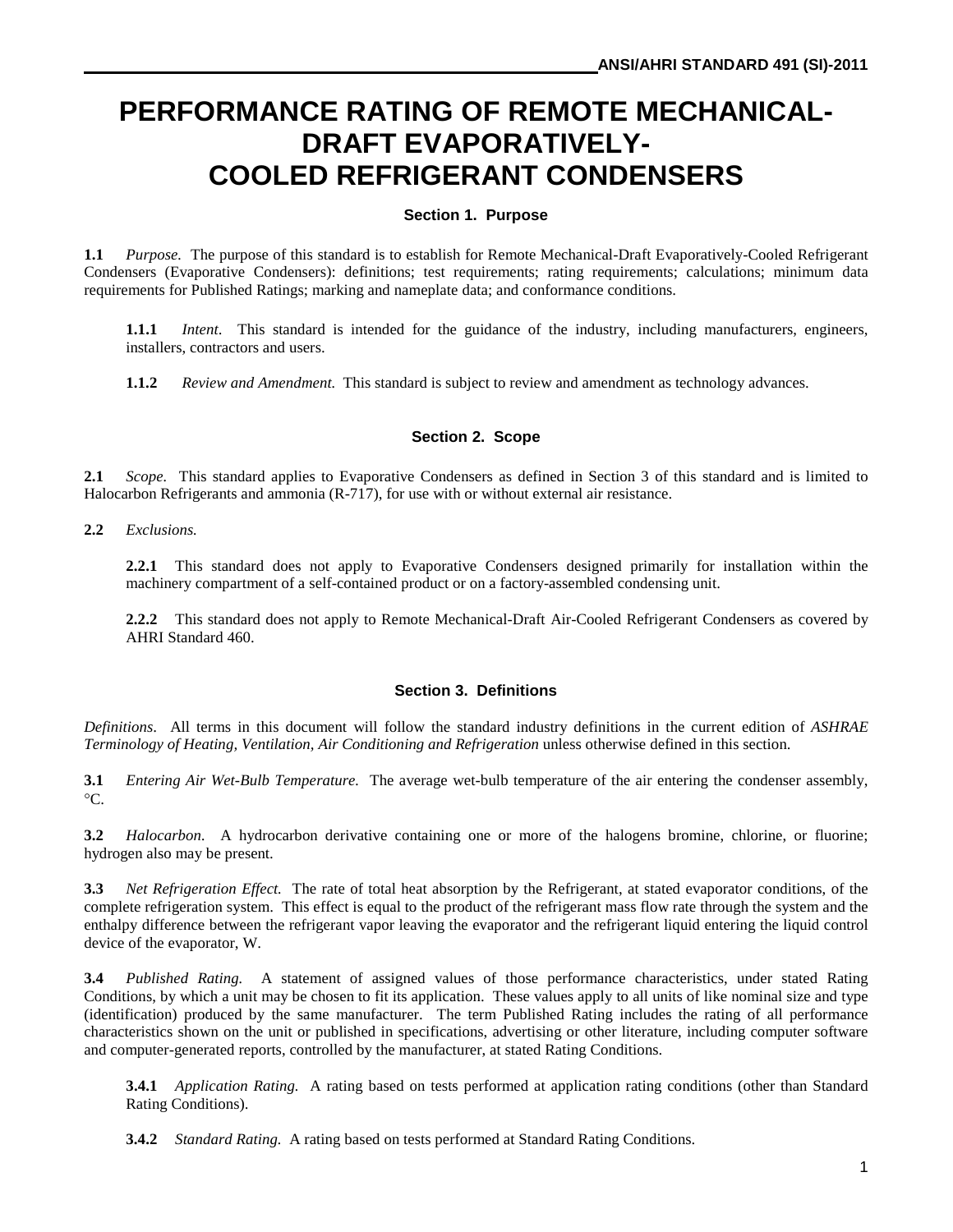**3.5** *Rating Conditions.* Any set of operating conditions under which a single level of performance results, and which causes only that level of performance to occur.

**3.5.1** *Standard Rating Conditions.* Rating Conditions used as the basis of comparison for performance characteristics.

**3.6** *Refrigerant.* Fluid used for heat transfer in a refrigerating system which absorbs heat at a low temperature and low pressure of the fluid and transfers heat at a higher temperature and a higher pressure of the fluid, usually involving changes of state of the the fluid.

**3.7** *Remote Mechanical-Draft Evaporatively-Cooled Refrigerant Condenser (Evaporative Condenser).* A factory-made encased unit for connection to a refrigerant piping system. The unit shall include means for mechanical air circulation, water distribution and heat transfer surface by which heat is transferred from Refrigerant to water and air. The purpose of this unit is to condense refrigerant vapor by rejecting heat to water and air which are circulated over its heat transfer surface, thereby causing evaporation of the water and an increase in the enthalpy of the air.

**3.8** *Saturated Condensing Temperature (Condensing Temperature).* For single component and Azeotrope Refrigerants, the saturation temperature corresponding to the refrigerant pressure at the condenser entrance. For Zeotropic Refrigerants, the arithmetic average of the Dew Point and Bubble Point corresponding to the Refrigerant pressure at the condenser entrance, °C.

**3.8.1** *Azeotropic Refrigerant.* Blend of two or more component Refrigerants whose equilibrium vapor-phase and liquid-phase compositions are the same at a given pressure.

**3.8.2** *Bubble Point.* The Refrigerant temperature at which bubbles begin to appear in a saturated liquid.

**3.8.3** *Dew Point.* The Refrigerant temperature at which moisture begins to form.

**3.8.4** *Zeotropic Refrigerant*. Blend of two or more component Refrigerants whose equilibrium vapor-phase and liquid-phase compositions are different at a given temperature.

**3.9** *″Shall″ or ″Should″. ″Shall″ or ″Should″* shall be interpreted as follows:

**3.9.1** *Shall.* Where *″shall″* or *″shall not″* is used for a provision specified, that provision is mandatory if compliance with the standard is claimed.

**3.9.2** *Should. ″Should″* is used to indicate provisions which are not mandatory but which are desirable as good practice.

**3.10** *Total Heat Rejection Effect (Capacity).* The rate of total heat removal from the Refrigerant. This effect is equal to the product of the mass flow rate and enthalpy difference between the refrigerant vapor entering the condenser and the refrigerant liquid leaving the condenser, W. (The Total Heat Rejection Effect, for all practical purposes, is equal to the Net Refrigeration Effect in the evaporator of the system plus the heat added to the Refrigerant by the refrigerant compressor.)

**3.10.1** *Adjusted Total Heat Rejection Effect.* The Total Heat Rejection Effect at application rating conditions corrected to Standard Rating Conditions, W.

#### **Section 4. Test Requirements**

**4.1** *Test Requirements.* Evaporative Condensers shall be tested in accordance with ANSI/ASHRAE Standard 64 except that barometric pressure shall be measured. The test-measured capacity shall be adjusted per Section 6 of this standard to determine the Adjusted Total Heat Rejection Effect at Standard Rating Conditions.

**4.2** *Test Conditions.* Actual test conditions shall not deviate from Standard Rating Conditions by more than:

Barometric pressure  $\pm 10 \text{ kPa}$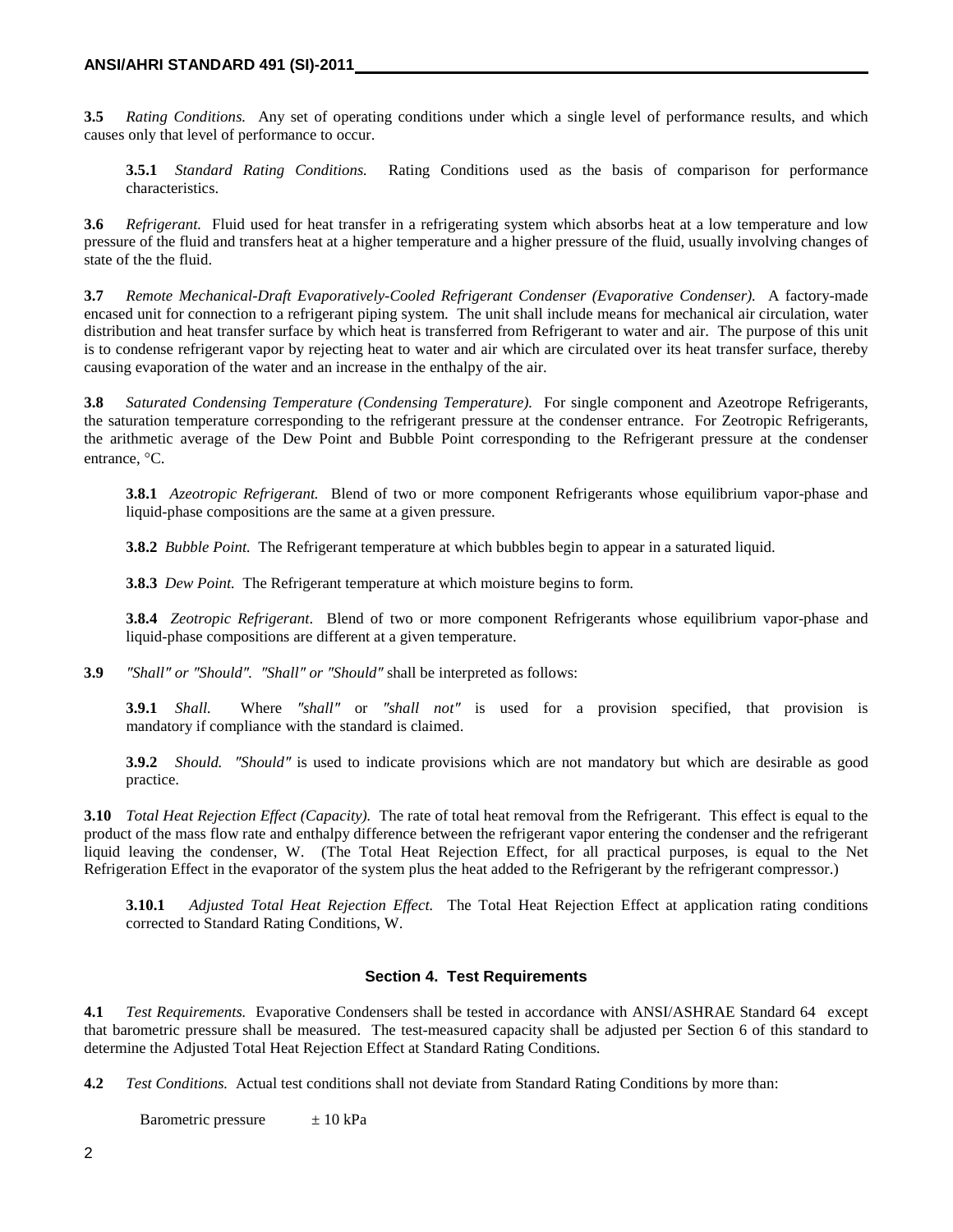Entering air wet-bulb temperature  $+ 0.5^{\circ}$ C Condensing Temperature  $\pm 0.5^{\circ}$ C Actual temperature of Refrigerant vapor entering condenser  $\pm 3^{\circ}C$ 

Makeup water entering the condenser (when operational) shall be within  $\pm$  3°C of the measured spray water temperature.

The fan and pump motor shaft output power, kW shall be within  $\pm$  10% of the Published Ratings.

#### **Section 5. Rating Requirements**

**5.1** *Standard Ratings.* Standard Ratings for Evaporative Condensers shall be determined at the Standard Rating Conditions specified in Table 1.

| <b>Table 1. Standard Rating Conditions</b>                        |                         |                 |
|-------------------------------------------------------------------|-------------------------|-----------------|
|                                                                   | Halocarbon Refrigerants | Ammonia (R-717) |
| Barometric Pressure, kPa                                          | 101.0                   | 101.0           |
| Entering Air Wet-Bulb Temperature,<br>$\rm ^{o}C$                 | 24                      | 24              |
| Condensing Temperature, °C                                        | 40                      | 36              |
| Actual Temperature of Refrigerant<br>Vapor Entering Condenser, °C | 60                      | $60^\circ$      |
| External Static Pressure, kPa                                     | 0                       | 0               |

**5.1.2** *Standard Unit Configuration.* Standard Ratings shall be based on the standard unit configuration as supplied by the manufacturer with all guards, safety screens and other appurtenances in place.

**5.2** *Application Ratings.* Application Ratings are used to select an Evaporative Condenser for a specific operating condition within the operating range for which it is intended and shall include the Total Heat Rejection Effect in the same terms as the Standard Rating in Section 5.1.

**5.3** *Tolerances.* To comply with this standard, any representative production unit selected at random shall have an Adjusted Total Heat Rejection Effect at Standard Rating Conditions,  $q_{src}$ , not less than 95% of the published Standard Rating.

**5.4** *Optional Accessories.* The effect on performance of optional accessories available from the manufacturer should clearly be stated in the manufacturer's Published Ratings.

#### **Section 6. Calculations**

**6.1** *Adjustments*. The Total Heat Rejection Effect at test conditions, q<sub>c</sub>, shall be adjusted to determine the Adjusted Total Heat Rejection Effect at Standard Rating Conditions,  $q_{src}$ .

**6.1.1** *Adjusted Total Heat Rejection Effect at Standard Rating Conditions.* For each test, a Total Heat Rejection Effect at Standard Rating Conditions,  $q_{src}$ , shall be calculated as follows: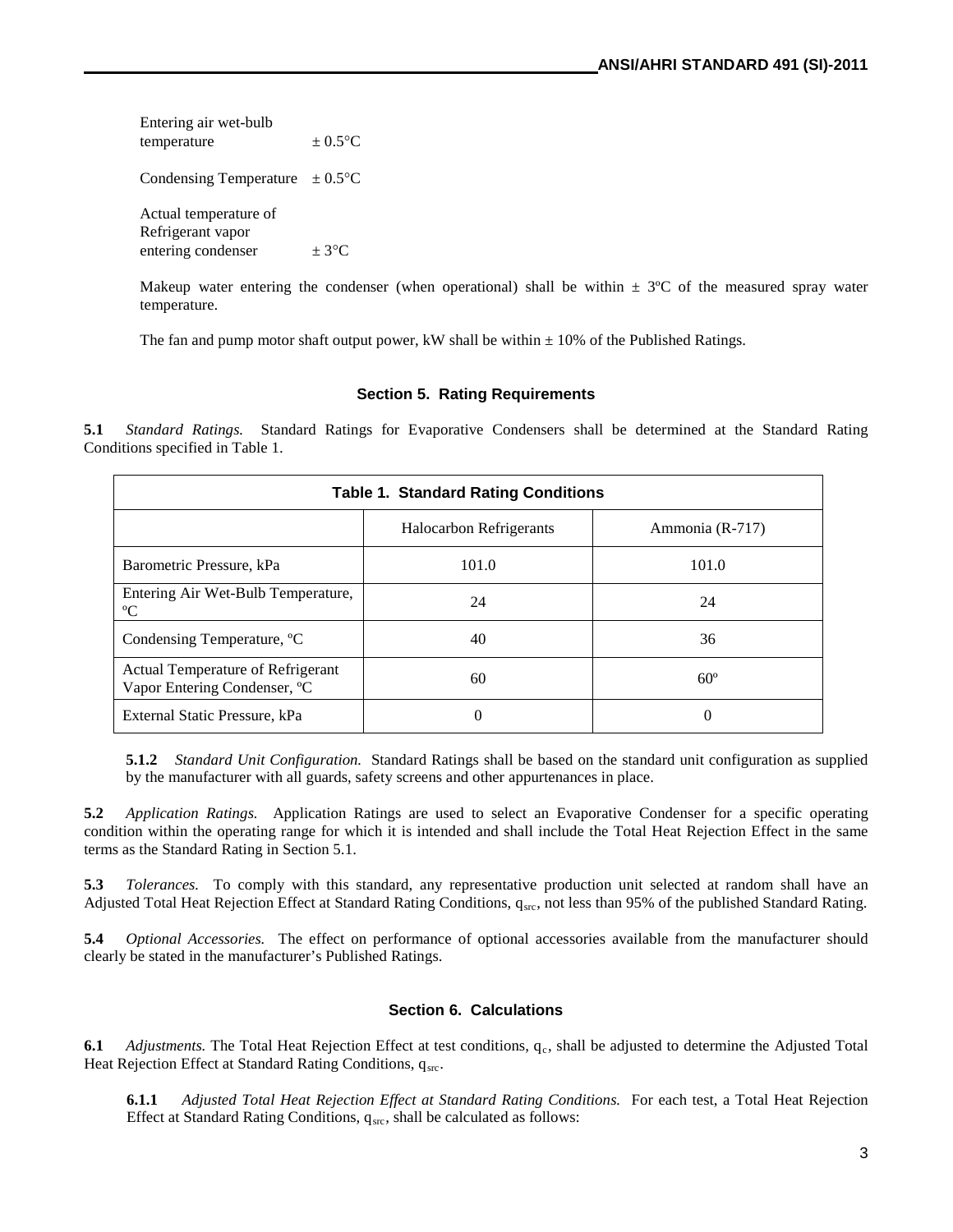$$
q_{\rm SRC} = q_{\rm c} \cdot \rm CF_{bp} \cdot \rm CF_{\rm tr} \cdot \rm CF_{\rm trp}
$$

Where:

| $CF_{bp}$  | $=$ | Barometric pressure correction factor                                 |
|------------|-----|-----------------------------------------------------------------------|
| $CF_{tc}$  | $=$ | Temperature condition correction factor                               |
| $CF_{tfp}$ | $=$ | Total fan power correction factor                                     |
| $q_c$      | $=$ | Total Heat Rejection Effect at test conditions, W                     |
| $q_{src}$  | $=$ | Adjusted Total Heat Rejection Effect at Standard Rating Conditions, W |

**6.1.2** *Barometric Pressure Correction Factor.* The barometric pressure correction factor shall be calculated as follows:

$$
CF_{bp} = \frac{1}{[1 + K_1 \cdot (BP_{std} - BP_c)]}
$$

Where:

| $BP_c$              | $=$      | Barometric pressure at test conditions, kPa |
|---------------------|----------|---------------------------------------------|
| $BP_{\text{std}}$ = |          | 101.0. kPa                                  |
| $K_1$               | $\equiv$ | $0.0023$ , $1/kPa$                          |

**6.1.3** *Temperature Condition Correction Factor.*The temperature correction factor shall be based on the manufacturer's published Application

**6.1.4** Ratings shall be calculated as follows:

$$
CF_{tc} = \frac{q_{psrc}}{q_{papp}} \tag{3}
$$

Where:

| $q_{psrc}$ | = | Published Total Heat Rejection Effect at Standard Rating Conditions, W    |
|------------|---|---------------------------------------------------------------------------|
| $q_{papp}$ | = | Published Total Heat Rejection Effect at Application Rating Conditions, W |

**6.1.5** *Fan Power Correction Factor.* The fan power correction factor shall be based on the manufacturer's published fan power exponent for capacity adjustment and shall be calculated as follows:

$$
CF_{tfp} = \left(\frac{TFP_{src}}{TFP_c}\right)^x
$$

Where:

TFP<sub>src</sub> = Total fan motor shaft output power at Standard Rating Conditions, W<br>
TFP<sub>c</sub> = Total fan motor shaft output power at test conditions, W Total fan motor shaft output power at test conditions, W x = Manufacturer's fan power exponent for Adjusted Total Heat Rejection Effect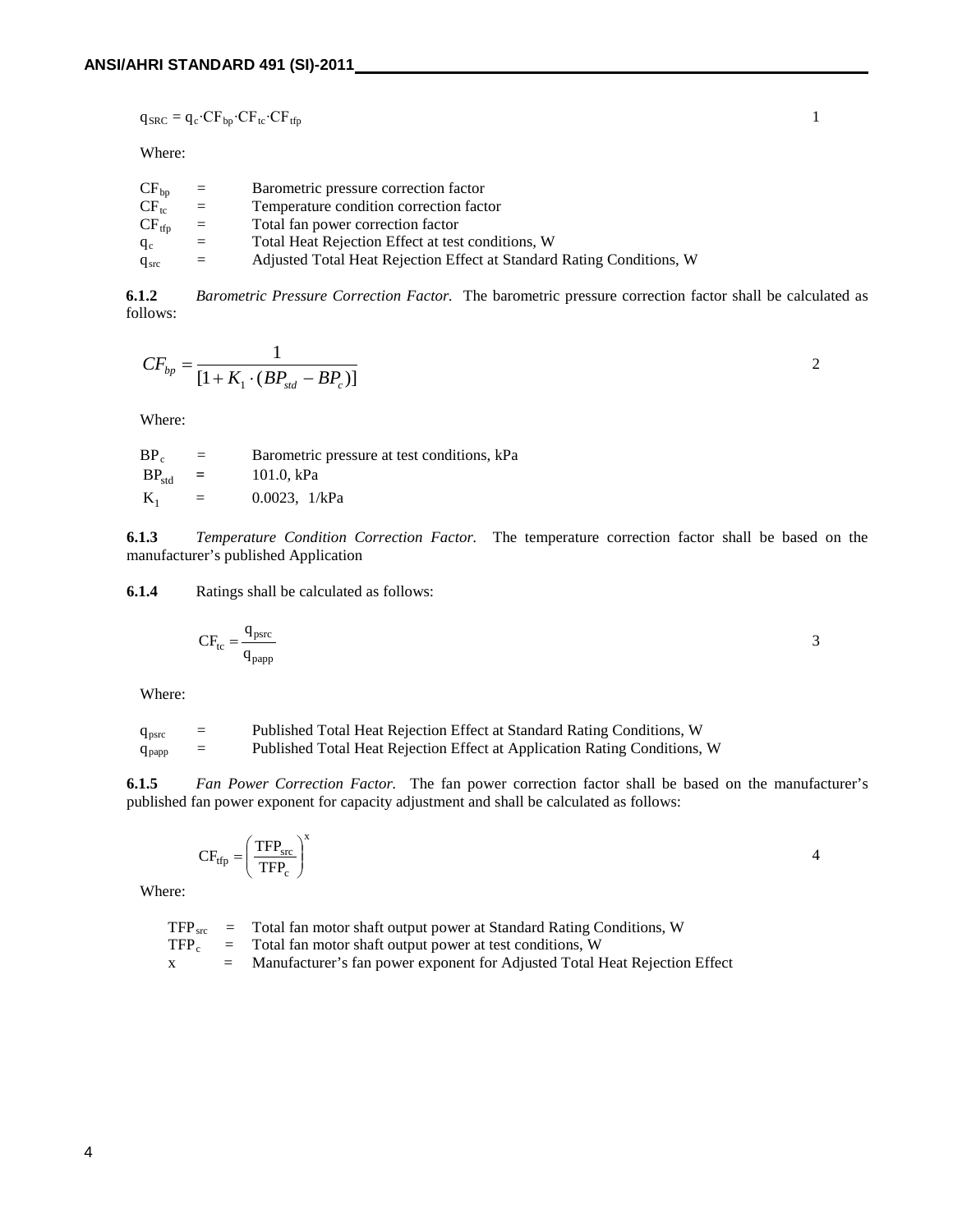#### **Section 7. Minimum Data Requirements for Published Ratings**

**7.1** *Minimum Data Requirements for Published Ratings.* As a minimum, Published Ratings shall include all Standard Ratings. All claims to ratings within the scope of this standard shall include the statement "Rated in accordance with ANSI/AHRI Standard 491 (SI)." All claims to ratings outside the scope of this standard shall include the statement "Outside the scope of ANSI/AHRI Standard 491 (SI)." Wherever Application Ratings are published or printed, they shall include a statement of the conditions at which the ratings apply.

- **7.2** Each Published Rating of Evaporative Condensers shall include the following information:
	- **7.2.1** Refrigerant designation(s) in accordance with ANSI/ASHRAE Standard 34 with Addenda<br>**7.2.2** Total Heat Rejection Effect. W
	- **7.2.2** Total Heat Rejection Effect, W<br>**7.2.3** Fan motor shaft output power.
	- Fan motor shaft output power, W at 0 kPa external pressure
	- **7.2.4** Condenser air flow rate,  $m^3/s$
	- **7.2.5** Pump motor shaft output power, kW
	- **7.2.6** Condenser recirculating water flow rate, L/s
	- **7.2.7** Equipment dimensions, mm/m
	- **7.2.8** Connection quantity and size, mm

#### **Section 8. Marking and Nameplate Data**

As a minimum, the nameplate shall display the manufacturer's name, model designation and serial number.

Nameplate voltages for 60 Hertz systems shall include one or more of the equipment nameplate voltage ratings shown in Table 1 of AHRI Standard 110. Nameplate voltages for 50 Hertz systems shall include one or more of the utilization voltages shown in Table 1 of IEC Standard 60038.

#### **Section 9. Conformance Conditions**

While conformance with this standard is voluntary, conformance shall not be claimed or implied for products or equipment within the standard's *Purpose* (Section 1) and *Scope* (Section 2) unless such product claims meet all of the requirements of the standard and all of the testing and rating requirements are measured and reported in complete compliance with the standard. Any product that has not met all the requirements of the standard shall not reference, state, or acknowledge the standard in any written, oral, or electronic communication.